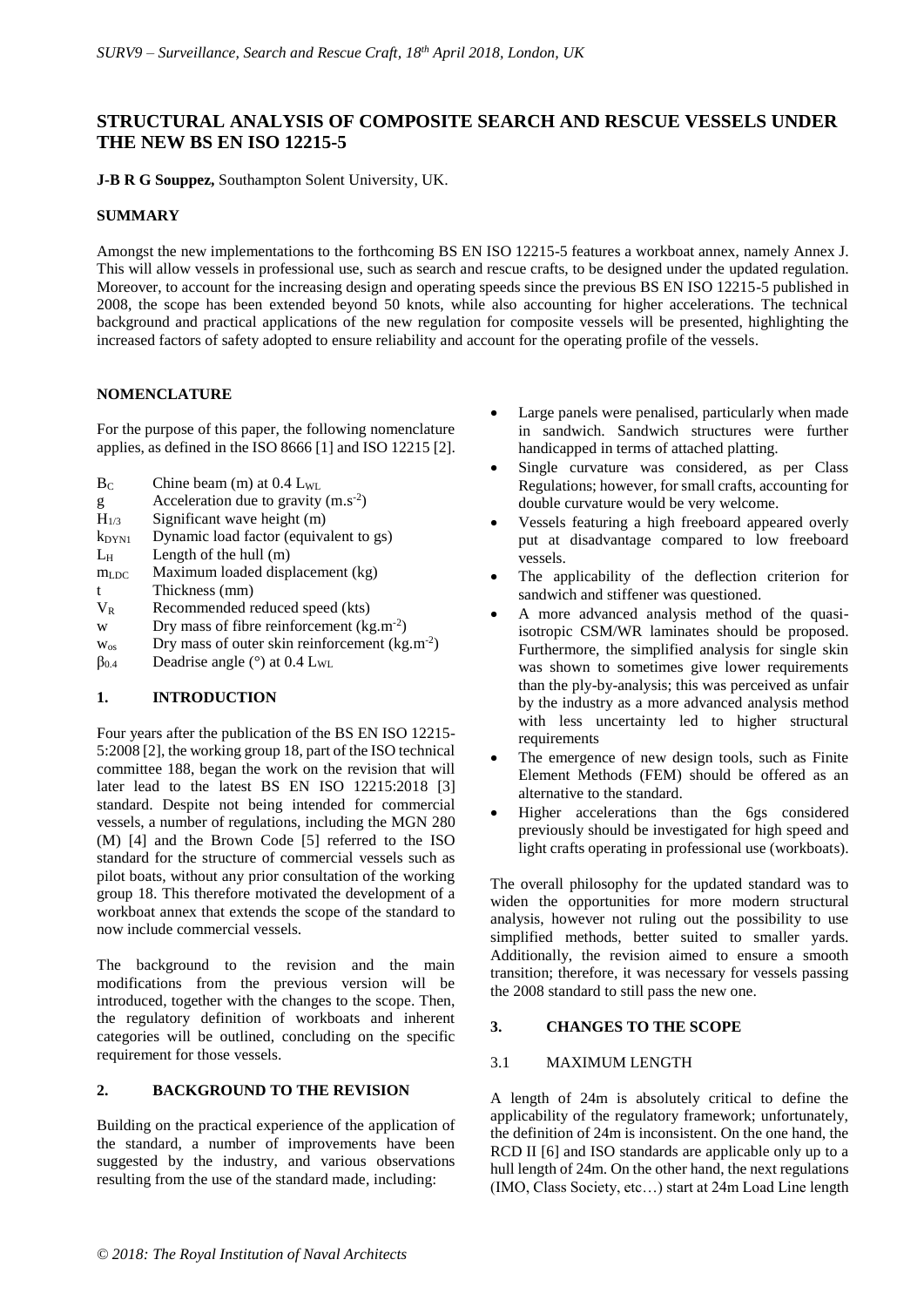[7], defined as the greatest of 96% of the  $L_{WL}$  at 85% of the moulded depth, or the length from the front of the stem to the rudder stock axis. Consequently, vessels with large overhangs would typically be above the 24m hull length, but below the 24m Load Line, thus falling into a regulatory '*no man's land*'.

In order to bridge this regulatory gap, the working group 18 decided to extend the scope of the BS EN ISO 12215 up to 24m load line. It is to be noted that, at present, this has only been adopted for the ISO 12215, and not for other standards or the RCD II. It is however hoped this will provide a precedent that would, in time, lead to a more harmonious definition of 24m across regulatory bodies.

## 3.2 RACING YACHTS

Although beyond the scope of this paper, the question of racing yachts is worth mentioning. Following the publication of the 2008 version, the ISAF, now World Sailing, made compliance with the 12215 compulsory for offshore races, without prior discussion with the working group 18. While the standard is still not applicable to racing yachts designed for professional racing only, considerations for racing yachts features have been made. This includes correction coefficients for sports and racing crafts, as well as considerations for vessels using water ballast/canting keel.

## 3.3 WORKBOATS

The increasing recognition of the BS EN ISO 12215-5 by several counties as relevant to commercial vessels, despite the standard clearly not being intended to do so, led the working group 18 to consider the addition of workboats as part of the new version, eventually taking the form of Annex J. This prompted further extension of the scope in terms of accelerations and maximum speeds, to better reflect the mode of operation of commercial vessels.

The definition of workboats and inherent category will be presented in Section 5, while the requirements will be tackled in Section 6.

## **4 NEW CONSIDERATIONS**

In addition to the changes to the scope, a number of new considerations and coefficients have been added [8]; some of the most significant ones are presented in the following subsections.

## 4.1 APPLICABLE METHODS

To broaden the range of methods available to the industry in analysing the structure, six methods will now be usable to determine the scantlings:

1. Simplified method: based on a simple thickness equation for quasi-isotropic GRP single skin.

- 2. Enhanced method: ply by ply analysis for quasiisotropic GRP.
- 3. Developed method: application of CLT to all FRP structures.
- 4. Direct test: relying on mechanical testing, primarily intended for FRP.
- 5. FEM: finite element methods using the ISO design pressures and properties, also mostly aimed at FRP.
- 6. Drop test: applicable to vessels less than 6m in FRP and non-reinforced plastics.

### 4.2 ASSESSMENT METHOD FACTOR

As previously stated in Section 2, one of the industry criticism towards the previous version of the standard was that, in certain cases, simpler methods would give lower requirements than more advanced ones. To remedy this issue, and prevent it from happening with the larger number of methods available, an assessment method factor k<sub>AM</sub> was introduced. The intention being to handicap cruder methods, and promote the use of more advanced ones, as reflected in the values of the coefficient shown in Table 1.

| <b>Assessment Method</b> | Value of kAM for FRP |
|--------------------------|----------------------|
| Method 1: Simplified     | 0.90                 |
| Method 2: Enhanced       | 0.95                 |
| Method 3: Developed      |                      |
| Method 4: Direct Test    |                      |
| Method 5: FEM            |                      |
| Method 6: Drop Test      | n/a                  |

*Table 1: Values of KAM.*

## 4.3 BOAT BUILDING QUALITY COEFFICIENT

In order to reflect the high impact of the build quality on the final mechanical properties of composite material, a build quality coefficient  $K_{BB}$  has been developed. The aim is to reward both the higher manufacturing qualities and higher manufacturing processes, and consequently penalise the mechanical properties for low quality and less advanced manufacturing methods. A summary of the  $K_{BB}$ values is presented in Table 2.

|                                          | <b>Builder</b>                                                      | Value of KRR |                       |
|------------------------------------------|---------------------------------------------------------------------|--------------|-----------------------|
| <b>Quality</b><br><b>Characteristics</b> |                                                                     | Hand<br>Laid | Infused /<br>Pre-Preg |
| Tested                                   | Mechanical properties<br>tested and high quality<br>control.        |              |                       |
| High                                     | Measured fibre weight<br>fraction and<br>high<br>quality control.   | 0.95         |                       |
| Low                                      | No.<br>measurement<br>or<br>checking of<br>fibre<br>weight fraction | 0.75         | 0.8                   |

*Table 2: Values of KBB.*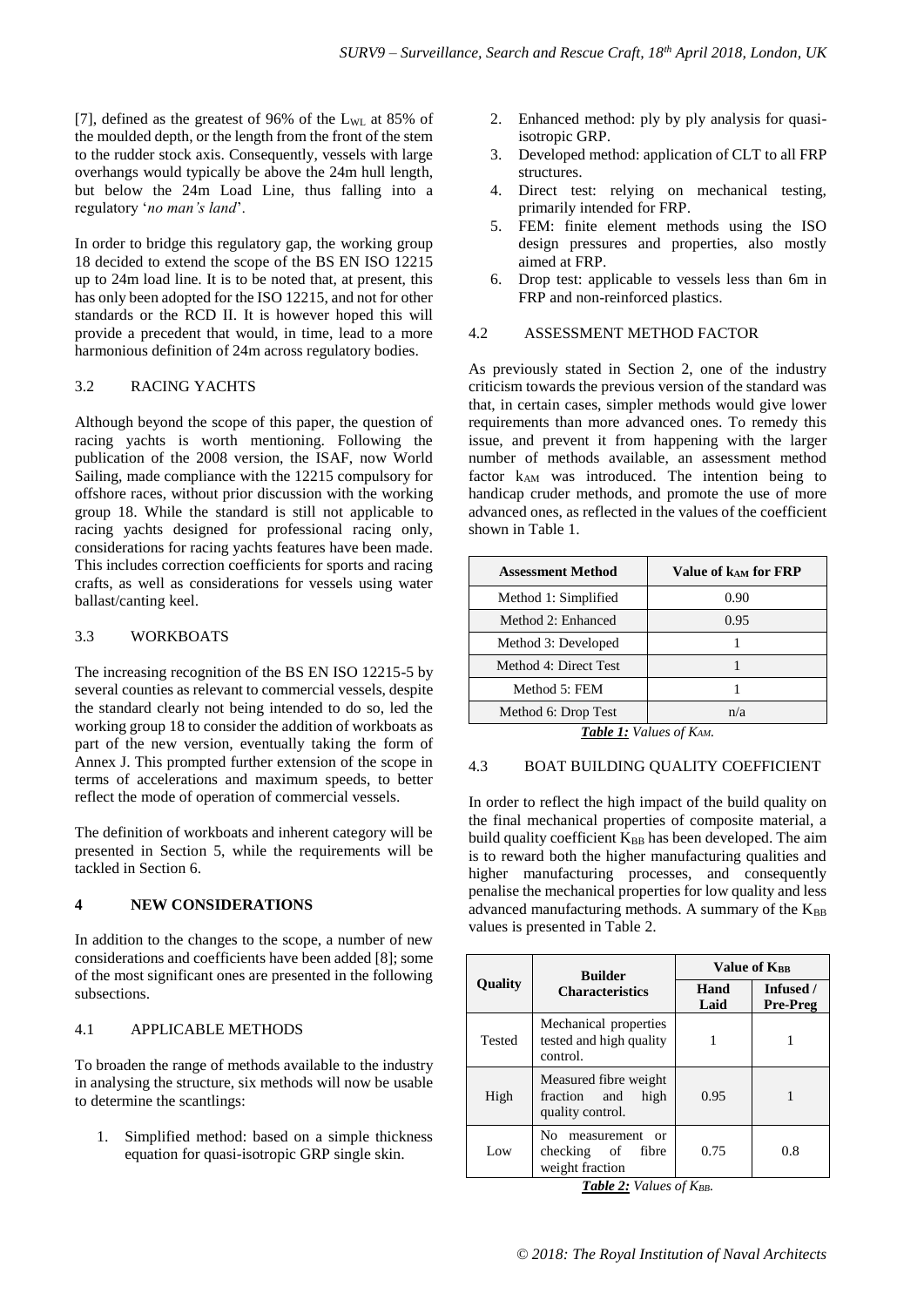### 4.4 LONGITUDINAL PRESSURE DISTRIBUTION FACTOR

The longitudinal pressure distribution coefficient has been modified, following industry feedback, to reduce the requirements in the aft section, but also extending the coefficient beyond the Aft Perpendicular (AP) and Forward Perpendicular (FP). A comparison of the pressure distribution coefficient at accelerations of 6gs and 3gs is depicted in Figure 1.



While the pressure was assumed to remain constant aft of the AP in the previous version, the new standard will consider a more realistic decrease in pressure over the aft overhang. In the case of workboats, for accelerations between 6 and 8gs, the longitudinal pressure coefficient is to remain at a value of 1 over the entire length.

### 4.5 ADDITIONAL FACTORS

Among the newly implemented elements of the standard will feature the use of double curvature, and a refined definition for the natural stiffeners on round bilge hull.

On the one hand, while single curvature has long been considered, double curvature was not until now. This is particularly relevant to small crafts, where the curvature can be significant in both directions. The coefficients that will be part of the new standard have primarily been derived from Timoshenko's work [9].

On the other hand, further investigation into the effect of curvature on structures allowed to provide a new definition for natural stiffeners applicable to round bilge hull form. This should prove particularly helpful in reducing the number of stiffeners, particularly in the aft sections of vessels, often deemed 'over structured' by the industry.

#### **5. DEFINITION OF WORKBOATS**

#### 5.1 GENERAL

Featured in the inherent normative annex, the definition of workboats distinguishes between charter, light duty and heavy duty crafts. All types are defined as commercial vessels; the distinction then depends on the type of operation and limiting environmental conditions (Beaufort wind speed and significant wave height).

While military crafts and vessels operating in ice conditions are excluded, the intended usage considers a range of boats, from pilot boats and transport vessels for less than 12 passengers to search and rescue crafts.

#### 5.2 CHARTER

Rental and charter vessels do not have any environmental restriction with the exception of the design category conditions. As a commercial vessel, relevant maintenance and survey program are to be implemented. Furthermore, the vessel is expected to be handle with 'good seamanship', and speed reduction when operating above category D should be considered

#### 5.3 LIGHT DUTY

A light duty workboat, is expected to operate in category D, or up to category C restricted to Beaufort 5 and a significant wave height of 1 m. The operating conditions for light duty workboats should not include rough seas, and the comfort of passengers should be paramount, leading to appropriate course and speeds at sea, i.e. strong consideration for seakeeping in order to minimise passenger discomfort. Maintenance and surveying programme shall be undertaken as appropriate, based on the usage and weather conditions experimented.

### 5.4 HEAVY DUTY

A heavy duty workboat is characterized as operating from the upper end of category C, up to category A, however restricted to Beaufort 9 and 5 m significant wave height. In this particular case, it is assumed that, due to the operating profile of vessels such as search and rescue crafts, the course would not be altered and the speed would not be reduced, and the boat would experience rough seas routinely. Consequently, the 50 knots top speed has been lifted, and accelerations up to 8gs may be considered on the structure; this represents another major change to the scope of the standard. This would obviously require special seating to be provided to the crew in order to remain in full ability to manoeuvre the vessel and be comfortable, as well as imply additional structural requirements. Once again, a suitable maintenance and survey plan shall be implemented.

#### **6. SPECIFIC REQUIREMENTS**

#### 6.1 GENERAL

In all three cases, the owner's manual shall provide the appropriate definition of the commercial craft usage conditions, as well the relevant recommendation linked to the specific application. For charter and light duty workboat, this is the only additional requirement incurred by Annex J. Heavy duty workboats however need to satisfy a number of extra criteria.